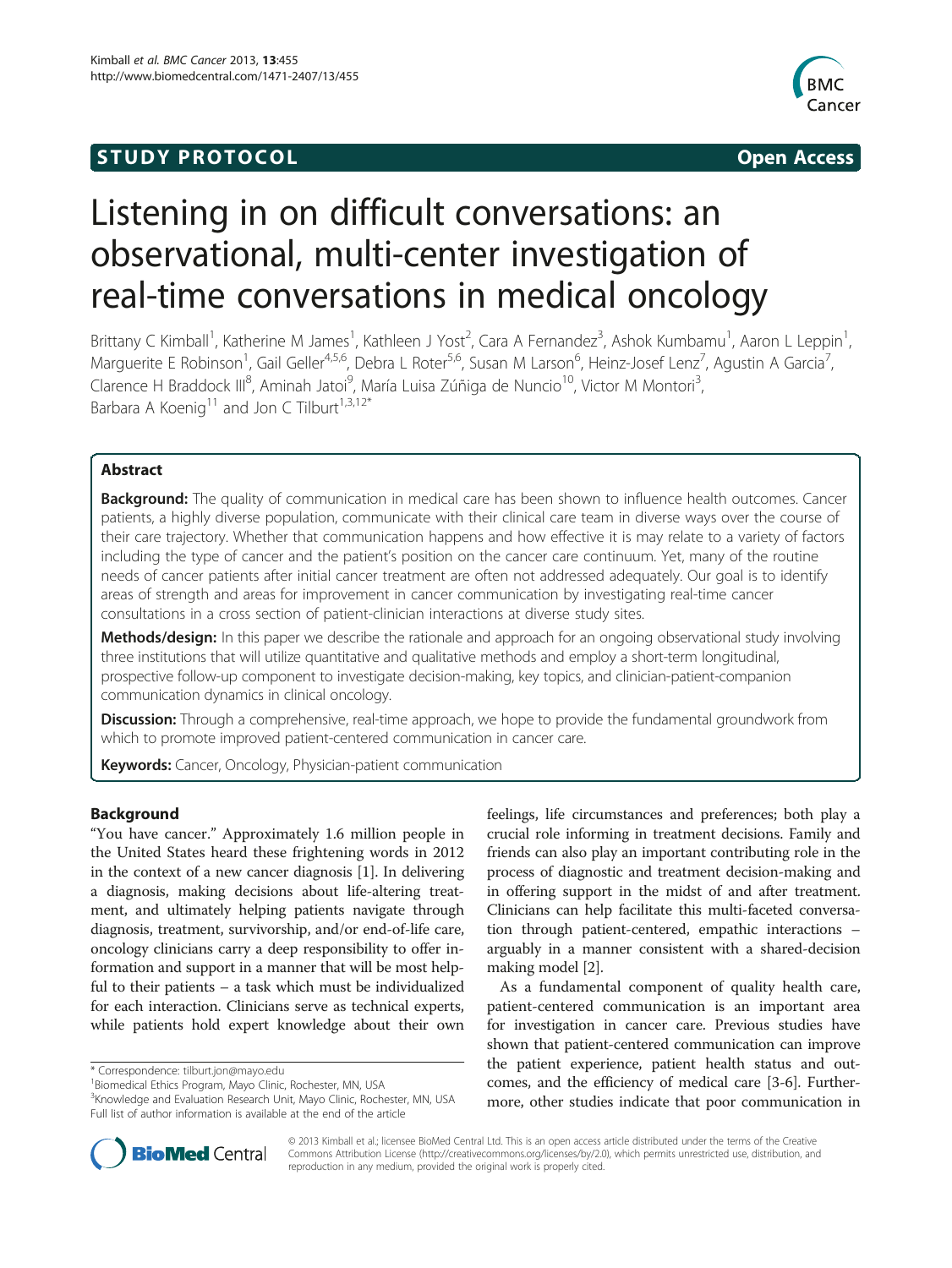cancer care can result in economic, social, psychological, emotional, and collateral costs to patients, their support networks, clinicians, the cancer care system, and society more widely [[6](#page-8-0)].

Due to the gravity of the diagnosis, communication between cancer patients and their treating clinicians may be emotionally intense; patient needs likely vary depending on tumor type, age, sex, health literacy, social and cultural norms and where a patient is located along the cancer care continuum. The 2006 Institute of Medicine report, From Cancer Patient to Cancer Survivor: Lost in Transition, concluded that many of the routine needs of cancer patients after initial cancer treatment were not being adequately addressed [\[7](#page-8-0)]. The topics that are often of most importance to patients include quality of life, sexual dysfunction, the safety of complementary and alternative medicines (CAM) and other important questions which may or may not be routinely addressed in consultation. Discussing uncertainty, risk and care options also pose challenges to patient-clinician communication [[8\]](#page-8-0). This disconnect in communication has been documented among Latinos living with HIV and their clinicians [[9,10\]](#page-8-0), however, there is a significant research gap in underlying factors that influence cancer patientclinician communication, especially in ethnic minority cancer patients. Further, the role of friends and family in cancer conversations remains an important but understudied element of cancer patient care [[11\]](#page-8-0). Improved understanding of the patient-clinician-companion dynamic could help identify existing strengths and areas for improvement in this domain and lead to improved patient adherence to therapy and clinical care visits [\[12](#page-8-0)].

Without a detailed assessment of the challenges and opportunities for achieving a more patient-centered dynamic in existing clinical consultations, improving clinicianpatient interactions in cancer care could be difficult, haphazard, and unsustainable. A detailed description of cancer decision-making processes surrounding key topics important to patients, but that fall outside the scope of cancer therapeutics could enable feasible, sustainable practice-based interventions to be identified, tested, and implemented. Developing a comprehensive picture of what patient-clinician-companion dynamics in cancer care look like is the first step in improving the quality of these interactions.

The existing literature assessing the measurement of patient-centered communication in cancer care suggests that the communication process can be divided into six key domains: exchanging information, fostering healing relationships, managing uncertainty, recognizing and responding to emotions, making decisions, enabling self-management and patient navigation, as well as cross-cutting themes among these [\[11](#page-8-0)]. We build on insights from this growing body of work in an ongoing observational study designed to fill in gaps in the existing data on patient-clinician-companion communication in cancer care by focusing on features of real-time clinical discussions as they occur in practice. Below we describe a study in which we involve multiple institutions, utilize mixed empirical methods, and employ a short-term longitudinal, prospective follow-up component to begin assessing what really goes on in oncology care discussions across a diversity of patient populations and a variety of tumor types and practice settings. Our approach is interdisciplinary, drawing upon existing conceptual frameworks of communication in cancer and addressing questions with qualitatively and quantitatively tools. This paper describes the current state of patient-clinician cancer communication and identifies specific gaps that ongoing research must address. Through our comprehensive, real-time approach, we hope to provide a foundation upon which to develop methods for enhancing patientcentered communication in cancer care.

#### Hypothesis and rationale

We hypothesize that clinician-patient conversations about key topics such as quality of life, cost, sexual function, or complementary and alternative therapies will lack important elements of informed decision-making compared to conversations focused on cancer treatment options and symptom management. We further hypothesize that the degree of patient-centeredness in cancer consultations (using standardized metrics) will be an important predictor of discussion content and how these topics are discussed. Our rationale for this research is that eventual interventions to promote patient-centered communication in cancer must start with a detailed characterization of actual discussions between cancer patients and their clinicians within a broad cross-section of oncology care. To date such studies have only addressed therapeutic treatment decision making in breast cancer [\[13](#page-8-0)] and end of life decision making [\[14](#page-8-0)].

#### **Objectives**

The overall objective of this line of research is to improve the patient experience in the communication process by first characterizing existing care conversations in a variety of clinical settings in medical oncology. The specific aims of the research are outlined in Table [1.](#page-2-0)

#### Methods/design

This study has been approved by the Mayo Clinic Institutional Review Board. The overall design of this study is prospective and observational. We will use real-time observation of clinical interactions as the main means of data collection augmented by self-reported survey measures and medical record review (Figure [1\)](#page-2-0). This prospective design will allow us to capture a clear picture of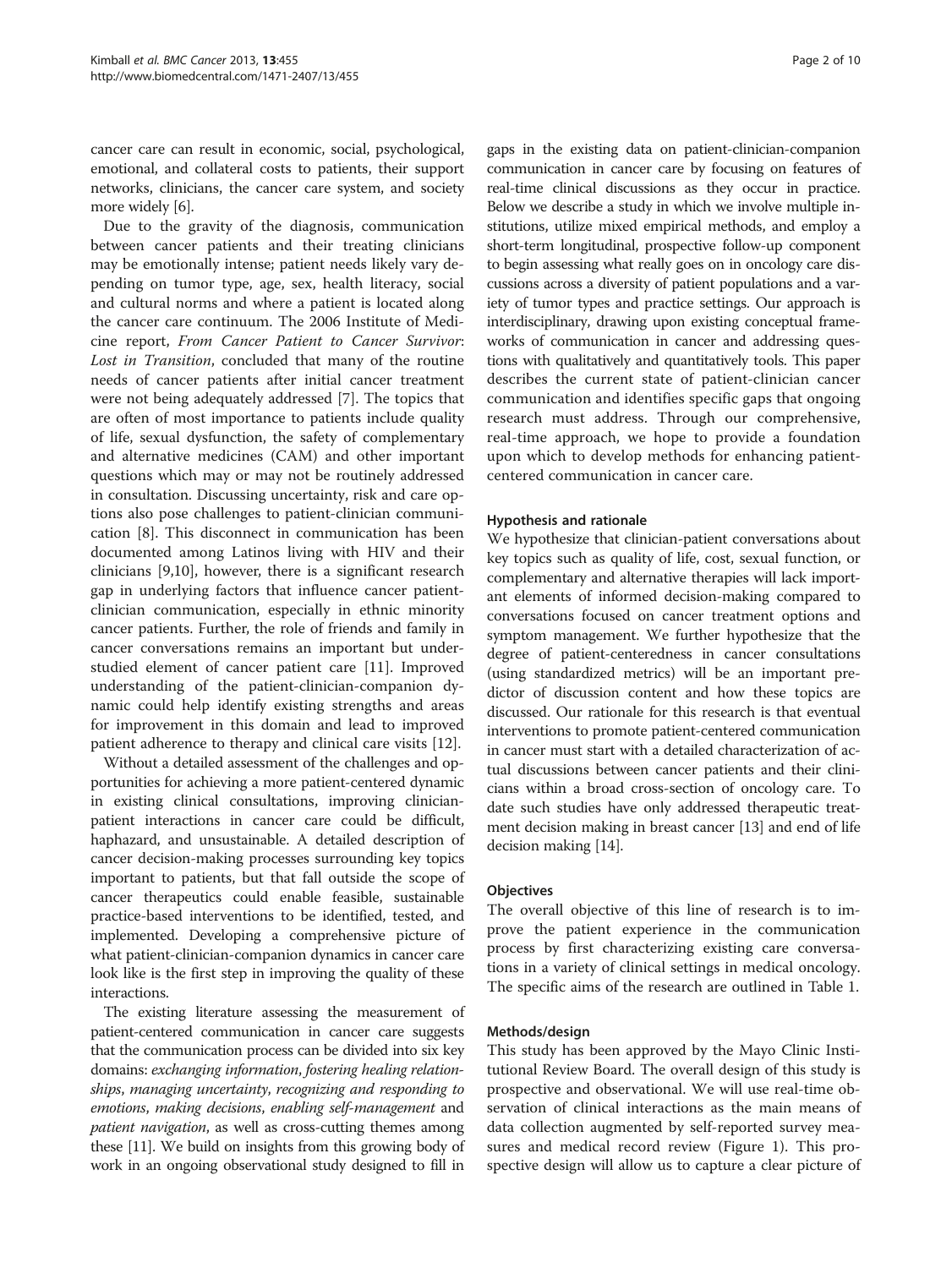#### <span id="page-2-0"></span>Table 1 Study aims

| Aim<br>1. | To richly characterize the dynamics and quality of patient-clinician-companion interactions in routine cancer care consultations by<br>documenting the frequency, duration, and content of conversations about key issues that are important to patients in their care. |  |  |
|-----------|-------------------------------------------------------------------------------------------------------------------------------------------------------------------------------------------------------------------------------------------------------------------------|--|--|
| 1a.       | To describe the frequency, duration and content of routine cancer consultations surrounding key challenging topics in the clinical dialogue.                                                                                                                            |  |  |
| 1b.       | To examine in-depth the fundamental psycho-social dynamics of deliberations that occur between patients and clinicians during routine<br>cancer care consultations.                                                                                                     |  |  |
| 1c.       | To assess the comprehensiveness of these discussions pertaining to key elements of informed decision-making.                                                                                                                                                            |  |  |
| 1d.       | To assess the degree of content concordance between topics raised in the recorded conversations and what is documented in the medical<br>record for each of the key topics.                                                                                             |  |  |
| Aim<br>2. | To identify key characteristics of cancer consultation participants and dialoque that influence subsequent clinical actions and short<br>term outcomes.                                                                                                                 |  |  |
| 2a.       | To identify clinician characteristics associated with the discussion of topics in the key topic list raised during a routine cancer consultation.                                                                                                                       |  |  |
| $2b$ .    | To identify patient clinical, demographic, and psychosocial characteristics associated with the discussion of topics in the key topic list raised<br>during a routine cancer consultation.                                                                              |  |  |
| 2c.       | To determine if the patient-centeredness of patient-clinician dialogue predicts which topic areas are discussed and the subsequent decisions<br>that are made in a patient's care across English and Spanish-speaking (and mixed) care contexts.                        |  |  |
|           |                                                                                                                                                                                                                                                                         |  |  |

what is really happening in routine clinical interactions with minimal intrusion.

Our data collection approach seeks to discover inductively the characteristics of high quality communication while examining discussions for known features of high quality communication. We will extend this mentality into the analysis phase described below by using a combination of emergent and a priori coding techniques in which we allow new themes to emerge while identifying specific issues and dynamics related to our foundational assumptions and specific aims. Qualitative methods will allow us to examine the features of conversations in this context without restricting that analysis to a single analytic viewpoint. Without being constrained by a particular conceptual model, we will employ a variety of well tested, broadly accepted analytic techniques in order to characterize real-time interactions between oncology clinicians and their patients. In applying an approach that is both qualitative and quantitative, we hope to build a comprehensive picture of clinical interactions in oncology with sufficient depth to inform future efforts to improve the quality of these deliberations.

#### Participants & recruitment Clinicians

In order to obtain patient/clinician dyads engaged in clinical conversation, we will begin by recruiting clinicians. We will enroll medical oncology clinicians, including physicians, nurse practitioners, physician assistants, and senior fellows in medical oncology who actively practice with at least 20% clinical time. Clinicians will be recruited from three hospitals: Mayo Clinic-Rochester, University of Southern California-Norris Comprehensive Cancer Center, and Los Angeles County Hospital.

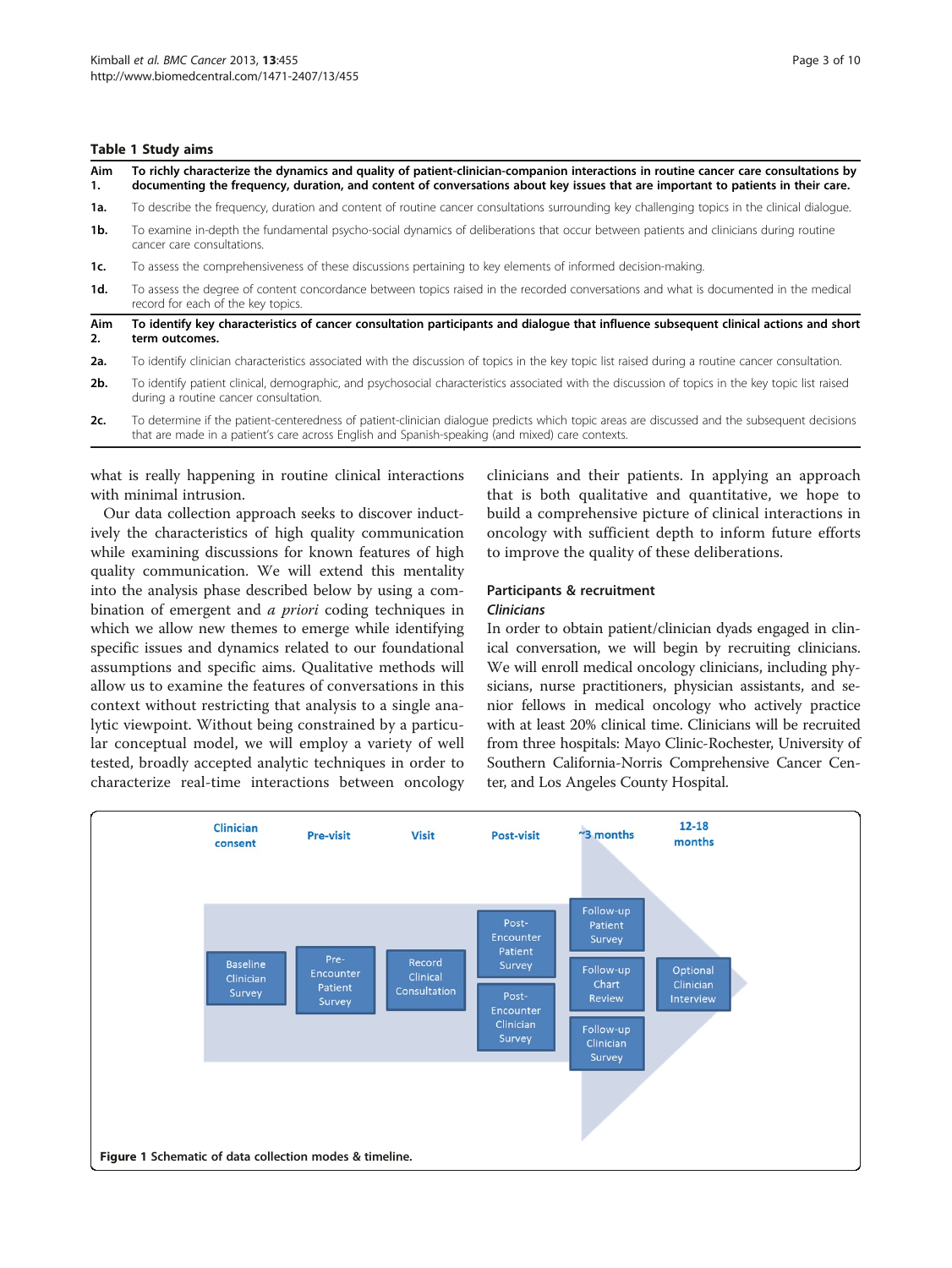We aim to accrue a total of 8–12 patients per enrolled clinician. Eligible patients must be age 18 years or older, speak English or Spanish, must not be enrolled in hospice, and have received histological confirmation of any solid tumor malignancy including brain, breast, endocrine, gastrointestinal, genitourinary, gynecological, head/neck, lung, melanoma, or sarcoma malignancy at all points of the cancer continuum which we define as initial diagnosis, early initial treatment, mid-initial treatment, post-treatment/survivorship/remission, recurrence & undergoing treatment, and end-stage disease. We intentionally developed broad inclusion criteria within the more restricted chronic disease category of cancer so as to keep the study focused on an important population. In total, we expect to include 60 medical oncology clinicians (45 faculty-level medical oncologists, approximately 10–15 oncology nurse practitioners, and 6–8 senior hematology/ oncology fellows) and 600 medical oncology patients across the three sites.

After compiling lists of eligible clinicians at each study site, we will invite these individuals to participate via phone, email, or in-person interactions. Written informed consent will be obtained from clinicians who volunteer to participate. We decided on written informed consent as our standard operation for several reasons. From a human subjects protection perspective, if our IRB protocol at one study site permitted only verbal consent but the other two study sites require written consent, we did not want to jeopardize having to revise the overall study protocol to accommodate potential concerns that could be raised on the secondary study sites. Thus, although this would be a legitimate circumstance in which to utilize verbal consent, we opted for the more conservative written consent. Moreover, given the potential sensitivity of topics discussed, and the general familiarity that oncology clinicians have with written consent, we thought they would consider written consent a more standard and robust approach.

#### **Patients**

Prior to approaching patients for consent during an agreed upon half-day with clinicians, study personnel will review with clinicians a list of the day's eligible patients to give clinicians an opportunity to decline studying interactions with a particular patient for whom the interaction would be too sensitive. Approved patients will then be approached in their exam room or in another private room in the order that they will be seen by their clinician. If the patient expresses interest in participating after a brief introduction to the study, study personnel will undertake a full written consent process (and oral consent for any companions who are present). In this process the study coordinator will walk through the risks and benefits of the proposed study, allowing ample time for discussion and clarification. To ensure voluntariness, they will re-iterate that the patient's care will change in no way. Consented patients will be offered a 4-hour parking voucher as a small token of thanks.

#### Data collection

Our main modes of data collection in this study will include patient and clinician surveys, an audio-recorded clinical conversation, medical record review, and optional interviews with clinicians. Survey instruments for this study were developed and adapted from a variety of validated measures of patient reported outcomes, quality of life, satisfaction, and health behaviors from existing widely used tools whenever possible [[15-18\]](#page-8-0). Specific time points of quantitative data collection can be found in Table [2.](#page-4-0)

#### Initial clinician and patient surveys

Once a clinician consents to participate in the study, study staff will administer a baseline survey that will collect basic demographic and professional practice characteristics of clinicians including age, sex, race/ethnicity, number of years in practice, and any general training in communication. Study personnel will also administer a survey (hereafter referred to as the "pre-encounter patient survey") to each patient immediately following the informed consent process and immediately prior to their oncology appointment. The pre-encounter patient survey will assess patient demographics, health literacy [[19,20\]](#page-8-0), and quality of life [[21\]](#page-8-0).

#### Audio recorded clinical conversation

For the second part of data collection, study staff will place a handheld digital audio recorder in the enrolled patient's exam room and turn it on at the start of the patient-clinician encounter. Patients and clinicians will have the option of turning the recorder off at any time and will be trained on how to do this. A red light on the recorder, which signals that it is recording, will ensure that the clinician and patient know at all times whether the recorder is on or off. At the end of the visit, the recorder will be turned off and the recordings immediately transferred and saved to an internal server accessible only to our research team.

We will use an online editing tool (Audacity™) to remove any personal identifiers from the recordings before they are transcribed and sent to our collaborating analysis site. The files will be uploaded to a passwordprotected flash drive and mailed to our analysis site for analysis. During this process we will "flag" regions on the recording where the key topics are discussed. These "flags" will anchor subsequent topical qualitative and quantitative analyses.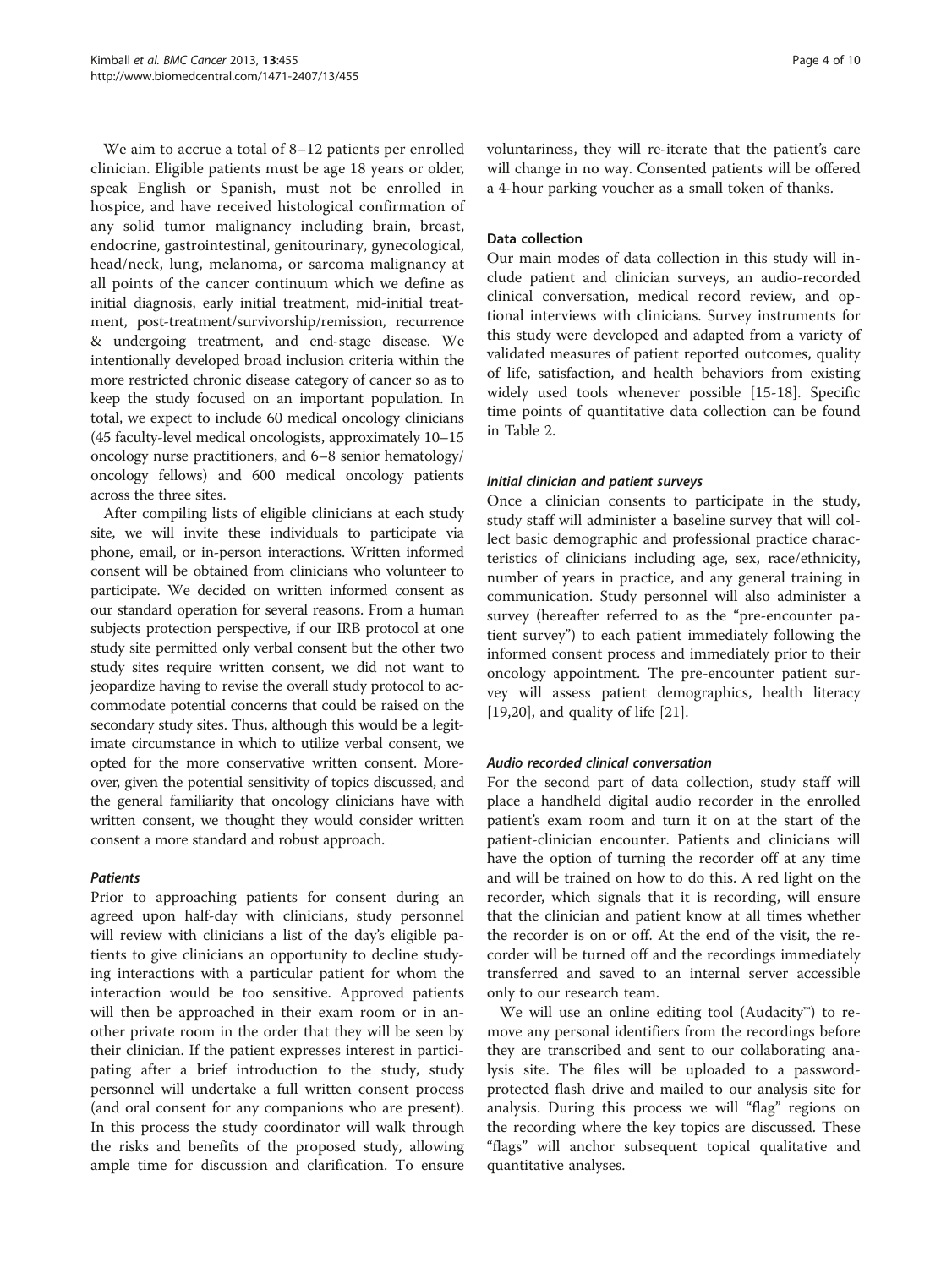#### <span id="page-4-0"></span>Table 2 Table of quantitative variables and time points of collection

#### Clinician Preconsent visit Visit Postvisit  $~^{\circ}$ months Baseline Clinician Survey Demographics **√** Professional practice **√** Baseline Patient Survey Quality of life Overall  $\checkmark$ Emotional well-being ✓ ✓ Physical well-being **√** √ Intellectual well-being  $\checkmark$ Social activity  $\checkmark$ Spiritual well-being **◯** Pain  $\checkmark$ Fatigue **√** Support from friends/family **√** Treatment burden on self  $\checkmark$ Treatment burden on family ✓ ✓ Functional literacy Demographics **Observation**  $R$ IAS coding  $\sqrt{ }$ Post-Encounter Patient Survey Agenda setting in visit  $\checkmark$ Patient-centeredness ✓ Concerns not discussed ✓ Shared decision-making **∠** Clinician rating Visit satisfaction Quality control- observation bias ✓ Post-Encounter Clinician Survey Patient position on cancer control spectrum ✓ Decision made Quality of visit 3-Month Follow up Patient Survey Quality of life Overall  $\checkmark$ Emotional well-being ✓ ✓ Physical well-being **√** √ Intellectual well-being ✓ ✓ Social activity  $\checkmark$

#### Table 2 Table of quantitative variables and time points of collection (Continued)

| Spiritual well-being                                     | ✓ | ✓ |  |
|----------------------------------------------------------|---|---|--|
| Pain                                                     |   |   |  |
| Fatique                                                  | ✓ |   |  |
| Support                                                  | ℐ |   |  |
| Treatment burden on self                                 |   |   |  |
| Treatment burden on<br>family                            |   |   |  |
| Cancer care decision-making<br>preference and experience |   |   |  |
| CAM use                                                  |   |   |  |
| <b>Chart Review</b>                                      |   |   |  |
| Location of patient care                                 |   |   |  |
| Insurance                                                |   |   |  |
| Family cancer history                                    |   |   |  |
| General cancer information                               |   |   |  |
| Complementary and<br>integrative medicine referrals      |   |   |  |
| Cancer related CAM use                                   |   |   |  |
| Post-Study Clinician Survey                              |   |   |  |
| Discussing CAM                                           |   |   |  |
| Discussing psychosocial<br>issues                        |   |   |  |
| Discussing End-of-life care                              |   |   |  |

#### Post-encounter patient and clinician surveys

Immediately following the clinical consultation, patients will be asked to fill out a second survey. This "post-encounter patient survey" will collect information about the patient's perspective on the just-concluded visit. The post-encounter patient survey was developed using preexisting measures including the CAHPS Clinician & Group Surveys - Visit Survey 2.0 ([https://cahps.ahrq.](https://cahps.ahrq.gov/clinician_group/) [gov/clinician\\_group/](https://cahps.ahrq.gov/clinician_group/)) (modified to instruct patients to answer about the encounter that just occurred with their cancer clinician), and the SDM Q-9 [[18\]](#page-8-0). In this survey, patients assess patient and clinician roles in the conversation, the extent to which communication with their clinician was patient-centered, if a specific decision was made, as well as report about the degree of shared decision-making present in that deliberation using the above metrics. It will also document if a patient feels that any of his or her important concerns were not discussed in the visit as well as whether any key topics, including CAM, symptom management, and emotional or social concerns were discussed. More global questions about the visit include a clinician rating and an overall score of the patient's satisfaction with the visit. A final question serves as a quality control measure, asking how comfortable the patient felt being recorded to determine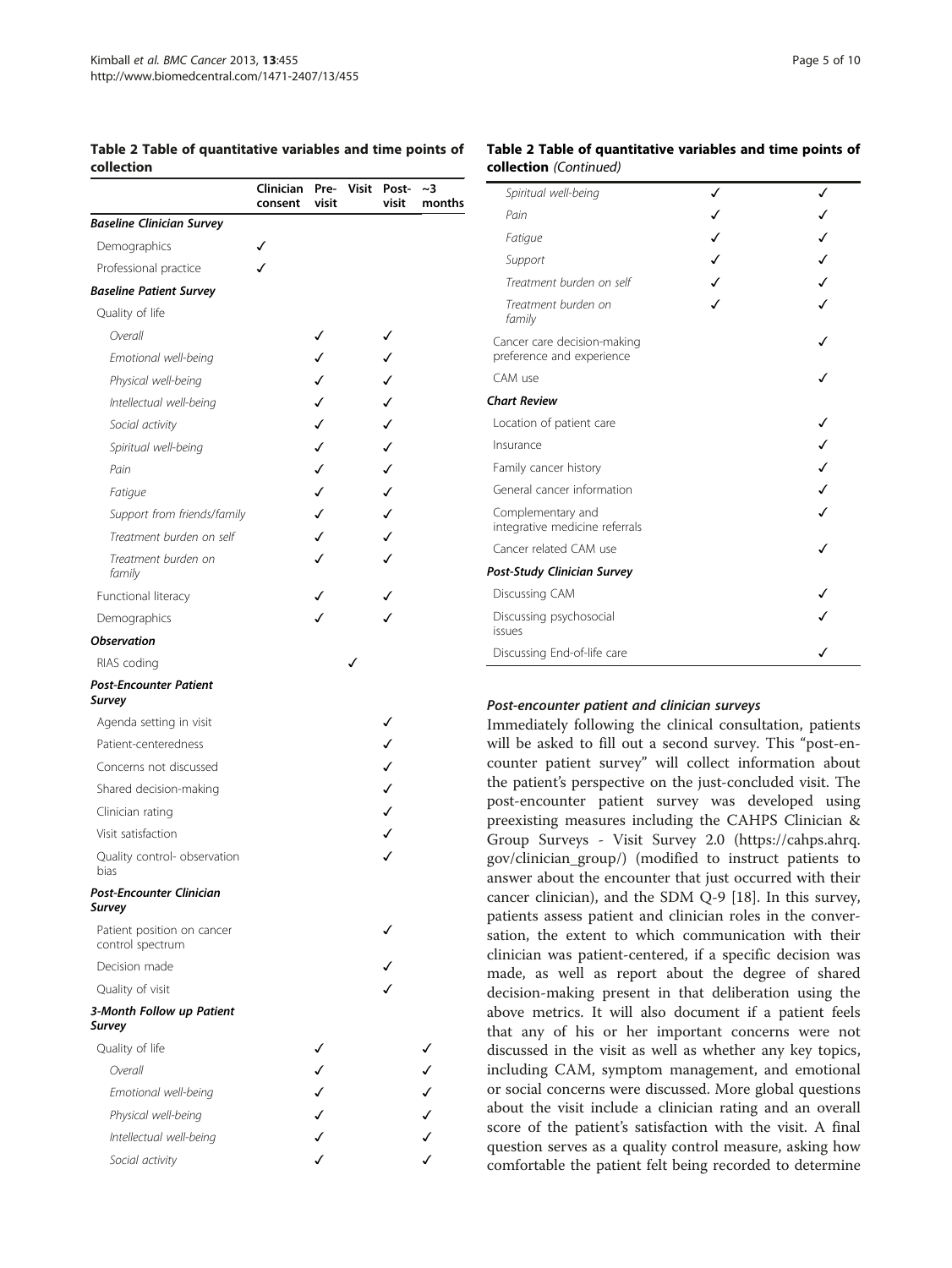if the presence of the recorder in the conversation may have influenced the dynamic.

Clinicians will also be asked to complete a second survey immediately following their appointment with a study patient. The one-page "post-encounter clinician survey" will address patient and visit-specific topics from a clinician perspective including the patient's location on the cancer care continuum (i.e. initial diagnosis, early initial treatment, mid-initial treatment, post-treatment/survivorship/remission, recurrence & undergoing treatment, and end-stage disease) and the clinician's perception of the quality and effectiveness of the encounter (i.e. "I felt that my time with this patient today was well spent"; "I established rapport with this patient today"; "I was able to obtain an accurate and detailed medical history from this patient"; "I think this patient requires a lot of emotional support"; "I think that this patient is coping well with his/ her cancer treatment and side effects"; "Overall I was satisfied with this encounter today"). In addition, this survey will ask clinicians if they felt a specific decision about the patient's care was made during the visit, enabling us to subsequently assess the degree of concordance with patient-self ratings of the same measure and concordance with chart review. Although there is significant debate about whether discrete "decisions" reflect the complex lived experiences of patients [[22](#page-8-0)], being able to document concordance and discordance in these ratings as well as complementing these quantitative variables with more inductive, qualitative methods should further elucidate those debates.

#### Follow-up patient survey and chart review

Three months following direct-observation recording, we will mail each study patient a paper follow-up survey including a cover letter and an addressed, stamped return envelope. This survey will allow us to longitudinally assess any changes in quality of life. Additionally, it will help us assess our list of key topics as well as patient decision-making preferences. Having these measures at the end of the study period limits the effects of observer bias on patient and provider behavior.

At the same time follow-up surveys are being mailed, study staff will conduct medical record reviews for each study patient. Assessment of each patient's chart will permit us to examine major medical events as well as any documentation of key topics in clinical notes.

#### Follow-up clinician survey and optional interview

After each enrolled clinician has reached his or her maximum number of study patient interactions (i.e. 8– 12), a follow-up clinician survey will be administered. Because clinicians may differ with respect to their comfort level discussing potentially sensitive topics with their patients, the follow-up survey will assess the attitudes

and behaviors of clinicians with regard to discussing these topics with their patients at a point in the study where our questions do not influence their clinical behavior observed. Specifically, this survey will ask about discussing complementary and alternative medicine use, psychosocial issues, and end-of-life care.

Enrolled clinicians will also be asked if they are interested in participating in an optional semi-structured interview at the conclusion of the study. The interviews will provide an opportunity to debrief clinicians on the aims of the study as well as a chance to delve into their views on shared decision-making, communication surrounding key topics, and challenges and opportunities for communication in a medical oncology setting. Using this approach will allow us to discuss previously unknown concerns that can only emerge through inductive approaches. For instance clinicians talking about CAM as part of a larger process of helping patient reconcile their healing experience with the recommendations of an indigenous healer from their home village or discussing the role of relatively benign "immune boosting" supplements in order to encourage the patient to complete chemo therapy.

\*Please note: complete data collection instruments are accessible in Additional file [1](#page-7-0). More detailed standard operating procedures are available upon request.

#### Study Pre-test

In an effort to elucidate and address potential methodological or logistic challenges prior to actual study implementation, we conducted a study pre-test approximately three months before the start of participant enrollment and data collection. All clinician and patient recruitment, enrollment, and data collection procedures (including audio-recording of appointments and dissemination of surveys) were pre-tested with three oncology clinicians and 15 patients at Mayo Clinic. This pre-test process proved invaluable in helping us identify and address procedural issues such as the location and timing of patient enrollment, questions or confusion about survey items needing re-wording, as well as simply to establish rapport and a good working relationship with the clinical desk staff in medical oncology.

#### Analysis

All clinician and patient survey responses will be collected, double-entered, and managed by study staff using REDCap electronic data capture tools hosted at Mayo Clinic [\[23](#page-8-0)]. REDCap (Research Electronic Data Capture) is a secure, web-based application designed to support data capture for research studies, providing: 1) an intuitive interface for validated data entry; 2) audit trails for tracking data manipulation and export procedures; 3) automated export procedures for seamless data downloads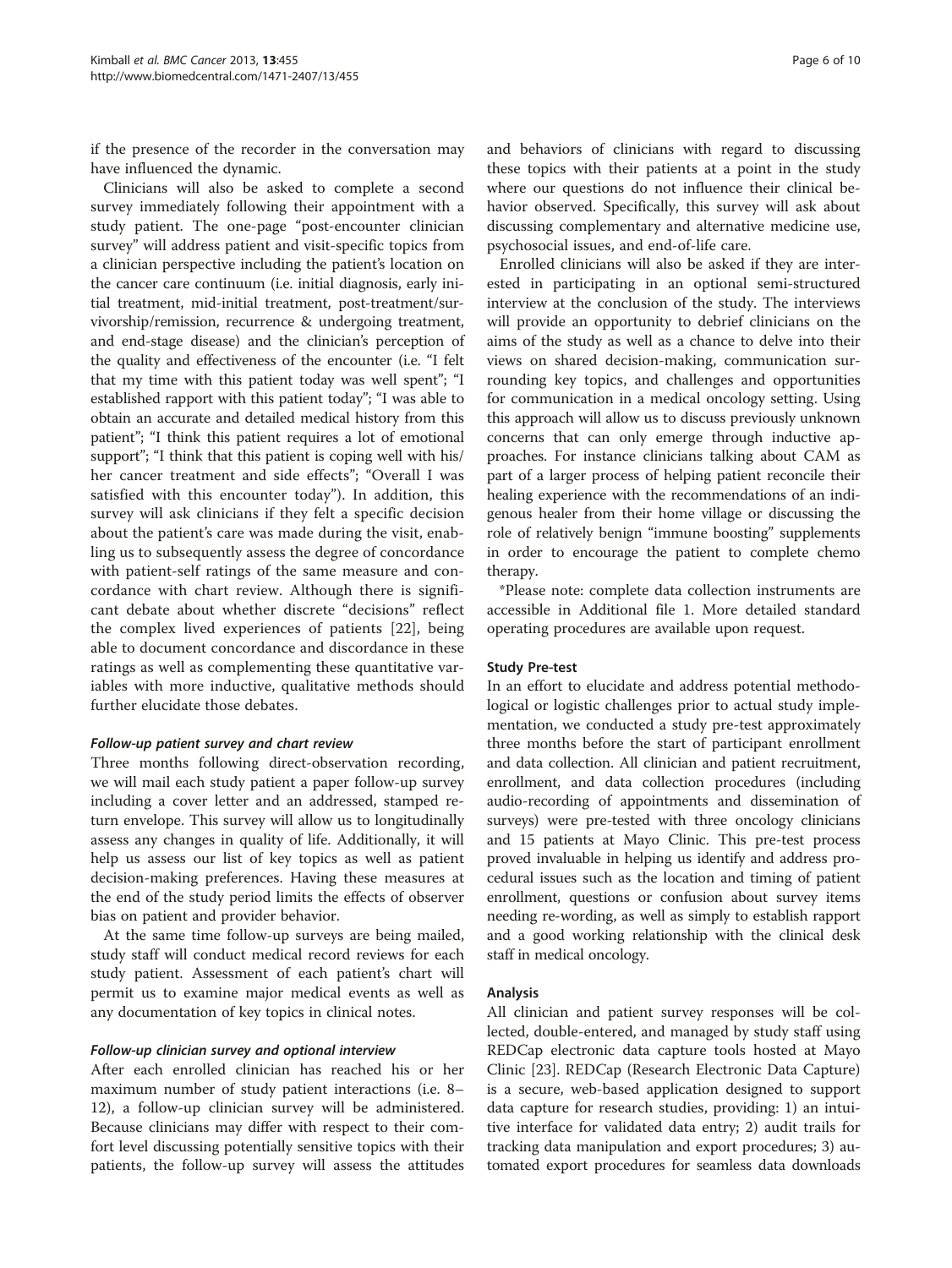to common statistical packages; and 4) procedures for importing data from external sources.

After data collection and entry we will explore what the data mean for each study aim (see Table [1\)](#page-2-0):

#### Aim 1

To characterize the content of the recorded conversations, we will employ the Roter Interaction Analysis System (RIAS), one of the most widely used and extensively validated approaches to quantitative discourse analysis of medical encounters [\[24,25](#page-8-0)]. Coders blinded to the study's hypotheses will use RIAS to categorize each utterance of the clinical encounter into 40 categories. With this system's flexibility, codes can be individually applied to a piece of the interaction or combined with one another to summarize dialogue. These categories will organize the data, providing a foundation upon which we can begin to assess the dynamics of these conversations. Through this method we will examine the data quantitatively, assessing dialogue through the fourfunction Communication Model which informs RIAS [[26\]](#page-8-0). This validated method has been applied in a variety of medical settings, including oncology [\[26](#page-8-0),[27\]](#page-8-0).

In addition to quantitative techniques for analyzing the recorded conversations, we will use qualitative content analysis to characterize the fundamental nature of discussions about key topics. In our data analysis we will use a combination of *a priori* and emergent coding techniques that will allow us to search for key topics of interest, while exploring the questions, "What is this about?" and "What is being referenced here?" in a manner that will allow new themes to emerge [[28,29\]](#page-8-0). A priori techniques look for pre-defined categories like "expressions of empathy" or other known important psychosocial categories. Emergent techniques will maintain a posture of receptivity to elements of meaning that may not have been pre-specified. For instance, even if our theoretical models do not specify it, we might in the context of analysis, discover that "tone of voice" or "sharing of personal anecdotes" shape how dialogue is shaped. Used widely in ethnographic and direct observational data analysis, this approach to conversation analysis contextualizes participants' understanding, makes comparisons, and tracks variations in meaning across specific cases [\[30-33](#page-8-0)].

After coding with RIAS, during which we will identify instances of key topics brought up during the discussion, we will carefully dissect the content of those discussions using a combination of two existing measures of decision quality: the OPTION scale and the IDM-18. The IDM-18 is a validated measure of key elements of informed decision-making, while the OPTION scale rates the degree to which patients were engaged in decisionmaking about their care [\[34,35\]](#page-8-0). Study team members will apply these measures to flagged recordings and each will rate interactions with an approach similar to video analyses we have done in the past [[36](#page-8-0)]. We will ensure a high degree of inter-rater reliability on a subset of recordings before applying the full scoring systems to the entire data set. Both of these analysis techniques are subject to their own strengths and weaknesses [\[37](#page-8-0)]. However, when used in tandem, we believe that they will begin to sketch a more comprehensive picture of decision-making quality in this context.

A follow-up medical record review three months after the audio-recorded clinical encounter will allow us to review patient participants' medical records for studyrelated information. This review will have the capacity to assess documentation of any actions related to the key topics starting initially with complementary and alternative therapies. Using these records, we will apply accepted methods of medical record chart review [\[38\]](#page-8-0) and document all major events in the patient participants' treatment course to date as well as determine whether aspects related to the key topics mentioned above were documented. Medical record review data will be doubleentered using a REDCap database.

#### Aim 2

To determine how different characteristics of cancer consultation participants and their dialogue influence the discussions and subsequent clinical actions, we will conduct univariate and multivariate statistical analyses. Information for these analyses will be obtained from the codes assigned to the audio recordings and information from the surveys and chart abstraction. We will employ Pearson chi-square and/or Fisher's exact tests (for univariate testing) followed by multivariate logistic regression models to identify clinician and patient clinical, demographic, as well as psychosocial characteristics associated with having discussed key topics.

#### Potential limitations

In a large mixed-method, multi-site study like ours, we may face a variety of problems that could impede our progress. We may face difficulties in the rate of accrual, participant (patient and/or clinician) discomfort with being recorded, the Hawthorne effect, concerns related to multilingual data collection and analysis, social-desirability or premature disclosure of study hypotheses. Each potential challenge will be addressed as follows.

As currently conceived, we envision recruiting 20–40 patient participants per month for approximately 30 months. If we encounter challenges with the rate of accrual, we have the capacity to extend our data collection an extra year into the study's final year while simultaneously undertaking all necessary analyses. Participant anxiety about being recorded can be addressed by reiterating that patients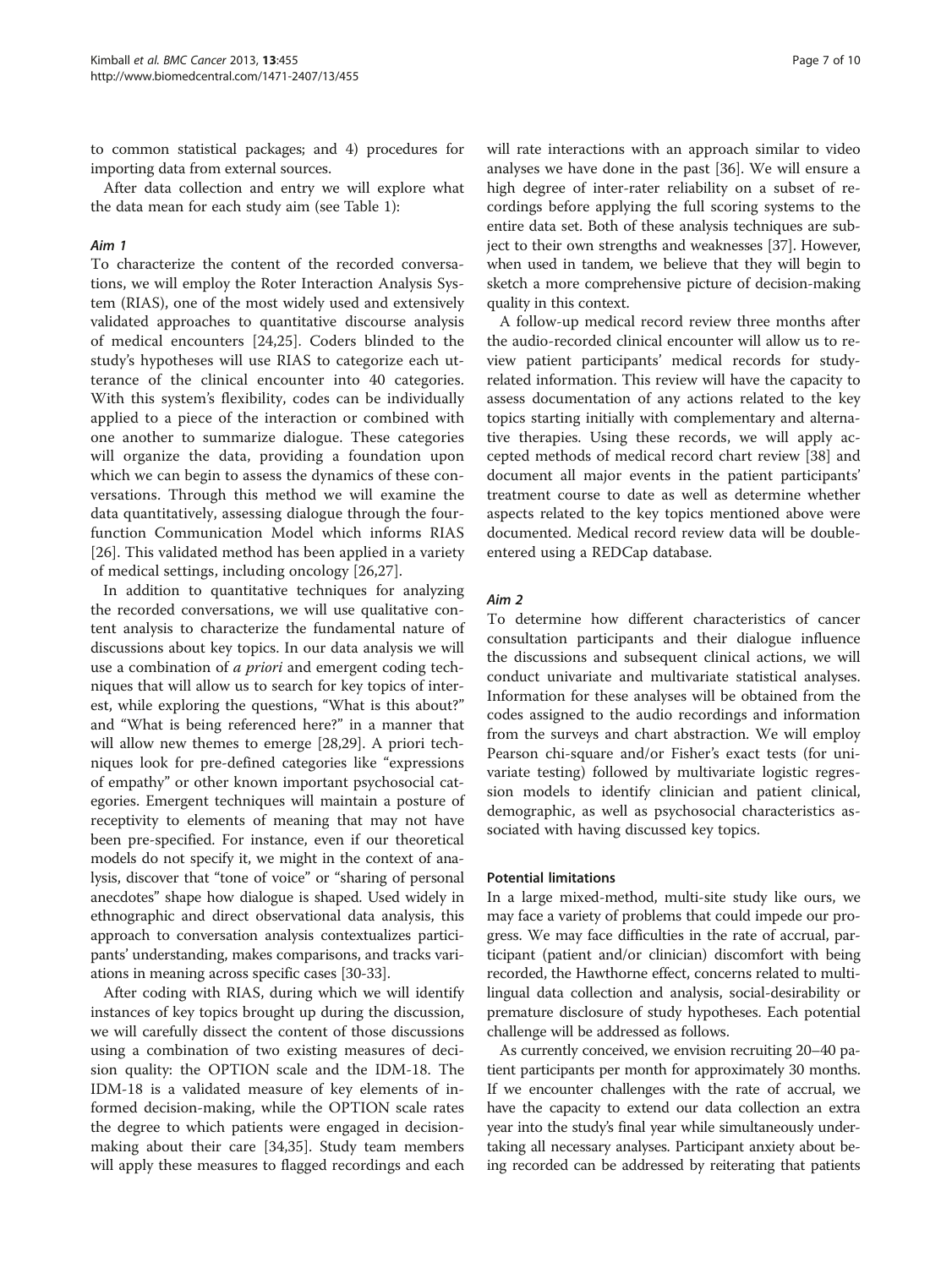<span id="page-7-0"></span>and clinicians may turn the recording device off at any time during the appointment.

Regarding the Hawthorne effect, although there are methods for ensuring that observed behavior is truly naturalistic, our experiences recording decision-aid trials at Mayo Clinic as well as other studies using direct observation have shown that patients and clinicians adapt to being recorded very quickly, soon ignoring the presence of recording devices. While it is true that recorded visits may capture "best behavior," it is unlikely that this is systematically interpreted by physicians in a way that would jeopardize the validity of findings. The issue of performance bias in response to tape recording has been addressed in several studies [[39-](#page-8-0)[42\]](#page-9-0). All have found that the effect is minimal. Included among these is a study in which the content of video recordings of physicians who were and were not informed that recordings were being made found no statistically significant differences in length of visit or in the number or nature of the problems discussed [\[41\]](#page-9-0).

Our analysis may be complicated by multi-lingual data collection and analysis. The complications related to translation, back translation, and validity of study instruments used in multiple languages are well known [[43](#page-9-0)-[45](#page-9-0)]. We will mitigate these problems by using optimal data handling practices for translation and back translation, using previously validated Spanish-language versions of all study tools whenever possible, and utilizing the expertise of a team member conversant with Latino cultures in Southern California as well as using Spanish-speaking analytic expertise for our RIAS coding.

In order to prevent participation bias, we intend not to disclose the aims of our study to research participants throughout the duration of data collection. This could be very important among clinicians. We will assess this qualitatively in the interviews and quantitatively in the follow up survey. Although we cannot anticipate all of the challenges we might face, the vast experience of the study team in accruing participants for research studies and in recording real-time decision-making processes in clinical consultations has prepared us to resolve issues as they arise.

It is also possible that our detailed and in-depth consent procedures may in some way bias or prime patients for a different kind of conversation than they might have otherwise had. In order to satisfy regulatory stakeholders and conduct the study with integrity, we must accept the limits this possibility this may bring.

#### **Discussion**

We have described an ongoing large multi-center observational study designed to investigate and characterize clinical interactions between clinicians and patients as they occur in oncology as well as identify key factors

that influence decision-making about important topics in cancer care. Presenting these methods here will allow for other authors to build upon and critique our approach while data are still being generated. In attempting to capture a picture of any aspect of health care, inherent difficulties may arise in balancing the breadth and depth of the of inclusion criteria for a heterogeneous clinical population. One of the challenges in implementing a study like this involves determining the most useful sample group. We intentionally developed broad inclusion criteria within the more restricted chronic disease category of cancer so as to keep the study focused on an important population.

Having large, but manageable, groups of clinicians is the single most important feature in determining whether a study can capture a breadth of variability in communication behavior, as it is typically clinicians, not necessarily patients, who contribute the greatest variability in communication behavior [[46](#page-9-0)]. However, our existing study sites, although diverse, are not nationally representative. Mayo Clinic's large oncology practice makes it an ideal site for completing a study of this magnitude. Although including more sites may have been preferable, we were concerned that a large number of sites would severely decrease the study's feasibility. We anticipate that the patient sample accrued at USC Norris and LA County Hospital will be more heterogeneous than at Mayo Clinic and, specifically at LA County, will include a large proportion of un- or under-insured minority patients.

This study provides an important opportunity to assess both the difficulties and opportunities for improving the quality of discussions in a cancer care setting and will thereby yield an invaluable baseline description for future interventional studies. Our study will explore the nature of these interactions in order to pinpoint the strengths and weaknesses of these deliberations as they exist today. In doing this, we hope to inform future interventions for improving the quality of discussions in the cancer care context.

#### Additional file

#### [Additional file 1:](http://www.biomedcentral.com/content/supplementary/1471-2407-13-455-S1.pdf) Data collection instruments.

#### Competing interests

The authors declare that they have no competing interests.

#### Authors' contributions

KJY, AK, MRE, GG, DLR, SML, HJL, AAG, CHB, AJ, MLZ, VMM, BAK, and JCT were involved in the design of the study. BCK, KMJ, CAF, ALL, and JCT drafted the manuscript. The manuscript has been read and approved by all authors.

#### Acknowledgements

This study is supported by a grant from the National Center for Complementary and Alternative Medicine (grant number R01 AT065151), by the National Center for Advancing Translational Science (grant number UL1 TR000135), and by department funds from the Mayo Clinic Program in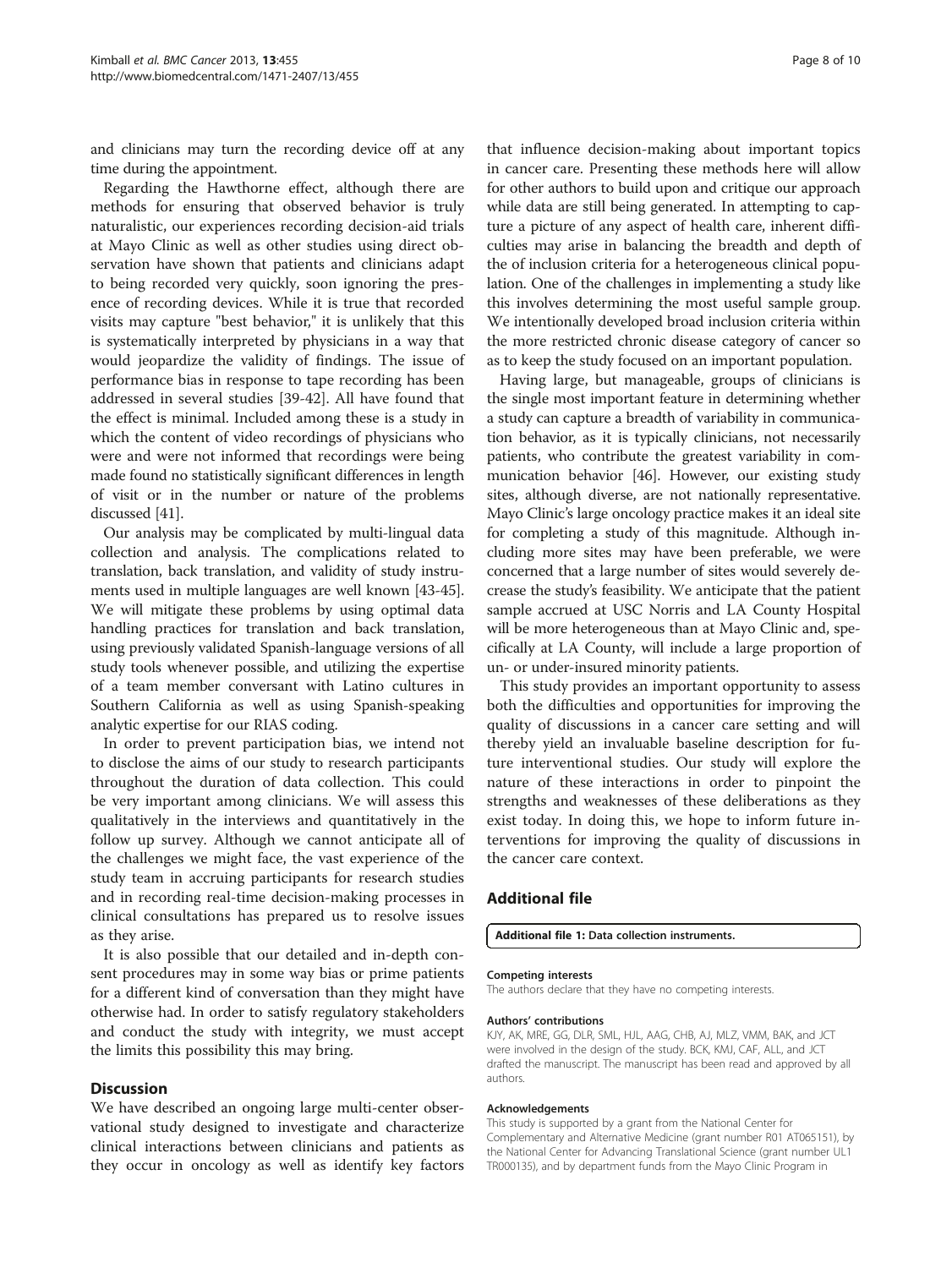<span id="page-8-0"></span>Professionalism and Ethics. Its contents are solely the responsibility of the authors and do not necessarily represent the official views of the NIH. The funding bodies had no role in the writing of the manuscript or the decision to submit the manuscript for publication.

#### Author details

<sup>1</sup> Biomedical Ethics Program, Mayo Clinic, Rochester, MN, USA. <sup>2</sup> Department of Health Sciences Research, Mayo Clinic, Rochester, MN, USA. <sup>3</sup>Knowledge and Evaluation Research Unit, Mayo Clinic, Rochester, MN, USA. <sup>4</sup>Johns Hopkins Berman Institute of Bioethics, Baltimore, MD, USA. <sup>5</sup>Johns Hopkins School of Medicine, Baltimore, MD, USA. <sup>6</sup>Johns Hopkins Bloomberg School of Public Health, Baltimore, MD, USA.<sup>7</sup> Department of Medicine, University of Southern California Norris Comprehensive Cancer Center, Los Angeles, CA, USA. <sup>8</sup>Division of General Internal Medicine, Stanford University, Stanford, CA, USA. <sup>9</sup> Division of Medical Oncology, Department of Oncology, Mayo Clinic, Rochester, MN, USA. <sup>10</sup>Division of Global Public Health, University of California San Diego, La Jolla, CA, USA. <sup>11</sup>Institute for Health and Aging, University of California San Francisco, San Francisco, CA, USA. <sup>12</sup>Division of General Internal Medicine, Mayo Clinic, Rochester, MN, USA.

#### Received: 4 February 2013 Accepted: 26 September 2013 Published: 4 October 2013

#### References

- Society AC: Cancer facts & figures 2012. Atlanta: American Cancer Society; 2012.
- 2. Charles C, Gafni A, Whelan T: Shared decision-making in the medical encounter: what does it mean? (or it takes at least two to tango). Soc Sci Med 1997, 44(5):681–692.
- 3. Epstein R, Street RJ: Patient-centered communication in cancer care: promoting healing and reducing suffering. Bethesda, MD: National Cancer Institute, NIH Publication No. 07–6225; 2007.
- 4. Legare F, Ratte S, Gravel K, Graham ID: Barriers and facilitators to implementing shared decision-making in clinical practice: update of a systematic review of health professionals' perceptions. Patient education and counseling 2008, 73(3):526–535.
- 5. Stewart M, Brown JB, Donner A, McWhinney IR, Oates J, Weston WW, Jordan J: The impact of patient-centered care on outcomes. J Fam Pract 2000, 49(9):796–804.
- Thorne SE, Bultz BD, Baile WF: Is there a cost to poor communication in cancer care?: a critical review of the literature. Psychooncology 2005, 14(10):875–884.
- 7. Institute of Medicine: From cancer patient to cancer survivor: lost in transition. Washington, DC: National Academies Press; 2006.
- 8. Smith Q, Street RJ, Volk R, Fordis M: Differing levels of clinical evidence: exploring communication challenges in shared decision-making. Med Care Res Rev 2013, 70:3–13.
- Munoz FA, Servin AE, Kozo J, Lam M, Zuniga ML: A binational comparison of HIV provider attitudes towards the use of complementary and alternative medicine among HIV-positive latino patients receiving care in the US-mexico border region. AIDS Care 2012, 25(8):990–997.
- 10. Zuniga ML, Blanco E, Martinez P, Strathdee SA, Gifford AL: Perceptions of barriers and facilitators to participation in clinical trials in HIV-positive latinas: a pilot study. J Womens Health (Larchmt) 2007, 16(9):1322–1330.
- 11. McCormack LA, Treiman K, Rupert D, Williams-Piehota P, Nadler E, Arora NK, Lawrence W, Street RL Jr: Measuring patient-centered communication in cancer care: a literature review and the development of a systematic approach. Soc Sci Med 2011, 72(7):1085–1095.
- 12. Kantsiper M, McDonald EL, Geller G, Shockney L, Snyder C, Wolff AC: Transitioning to breast cancer survivorship: perspectives of patients, cancer specialists, and primary care providers. J Gen Intern Med 2009, 24(Suppl 2):S459–466.
- 13. Siminoff LA, Step MM: A communication model of shared decision making: accounting for cancer treatment decisions. Health Psychol 2005, 24(4 Suppl):S99–S105.
- 14. Pollak KI, Arnold RM, Jeffreys AS, Alexander SC, Olsen MK, Abernethy AP, Sugg Skinner C, Rodriguez KL, Tulsky JA: Oncologist communication about emotion during visits with patients with advanced cancer. J Clin Oncol 2007, 25(36):5748–5752.
- 15. Degner LF, Sloan JA, Venkatesh P: The control preferences scale. Can J Nurs Res 1997, 29(3):21–43.
- 16. Dyer N, Sorra JS, Smith SA, Cleary PD, Hays RD: Psychometric properties of the consumer assessment of healthcare providers and systems (CAHPS(R)) clinician and group adult visit survey. Med Care 2012, 50(Suppl):S28–34.
- 17. Grunberg SM, Groshen S, Steingass S, Zaretsky S, Meyerowitz B: Comparison of conditional quality of life terminology and visual analogue scale measurements. Qual Life Res 1996, 5(1):65–72.
- 18. Kriston L, Scholl I, Holzel L, Simon D, Loh A, Harter M: The 9-item shared decision making questionnaire (SDM-Q-9). development and psychometric properties in a primary care sample. Patient education and counseling 2010, 80(1):94–99.
- 19. Chew LD, Bradley KA, Boyko EJ: Brief questions to identify patients with inadequate health literacy. Fam Med 2004, 36(8):588–594.
- 20. Chew LD, Griffin JM, Partin MR, Noorbaloochi S, Grill JP, Snyder A, Bradley KA, Nugent SM, Baines AD, Vanryn M: Validation of screening questions for limited health literacy in a large VA outpatient population. J Gen Intern Med 2008, 23(5):561–566.
- 21. Sloan J, Symonds T, Vargas-Chanes D, Fridley B: Practical guidelines for assessing the clinical significance of health-related quality of life changes within clinical trials. Drug Inf J 2003, 37:23–31.
- 22. Kaufman S: And a time to Die: How american hospitals shape the End of life. New York: Scribner; 2005.
- 23. Harris PA, Taylor R, Thielke R, Payne J, Gonzalez N, Conde JG: Research electronic data capture (REDCap)–a metadata-driven methodology and workflow process for providing translational research informatics support. J Biomed Inform 2009, 42(2):377–381.
- 24. Ong LM, Visser MR, Kruyver IP, Bensing JM, van den Brink-Muinen A, Stouthard JM, Lammes FB, de Haes JC: The roter interaction analysis system (RIAS) in oncological consultations: psychometric properties. Psychooncology 1998, 7(5):387–401.
- 25. Roter D, Larson S: The Roter interaction analysis system (RIAS): utility and flexibility for analysis of medical interactions. Patient education and counseling 2002, 46(4):243–251.
- 26. Roter D: The enduring and evolving nature of the patient-physician relationship. Patient education and counseling 2000, 39(1):5–15.
- 27. Ford S, Fallowfield L, Lewis S: Doctor-patient interactions in oncology. Soc Sci Med 1996, 42(11):1511-1519.
- 28. Pope C, Ziebland S, Mays N: Qualitative research in health care. Analysing qualitative data. BMJ 2000, 320(7227):114–116.
- 29. Sobo E: Culture and meaning in health services research: A practical field guide. Walnut Creek, CA: Left Coast Press, Inc; 2009.
- 30. Guba E, Lincoln Y: Competing paradigms in qualitative research. In Handbook of qualitative research. Edited by Denzin N, Lincoln Y. Thousand Oaks: Sage Publications; 1994:105–117.
- 31. Hull S, Taylor H, Kass N: Qualitative research. In Methods in medical ethics. Edited by Sugarman J, Sulmasy D. Washington DC: Georgetown University Press; 2001:146–168.
- 32. Marshal P, Koenig B: Anthropology and bioethics. In Encyclopedia of bioethics. 3rd edition. Edited by Post S. New York: MacMillan; 2004:215–222.
- 33. Marshall P, Koenig B: Ethnographic methods. In Methods in medical ethics. Edited by Sugarman J, Sulmasy D. Washington, DC: Georgetown University Press; 2010. Press.
- 34. Braddock CH 3rd, Edwards KA, Hasenberg NM, Laidley TL, Levinson W: Informed decision making in outpatient practice: time to get back to basics. JAMA 1999, 282(24):2313–2320.
- 35. Elwyn G, Edwards A, Wensing M, Hood K, Atwell C, Grol R: Shared decision making: developing the OPTION scale for measuring patient involvement. Quality & safety in health care 2003, 12(2):93–99.
- 36. Abadie R, Weymiller AJ, Tilburt J, Shah ND, Charles C, Gafni A, Montori VM: Clinician's use of the statin choice decision aid in patients with diabetes: a videographic study nested in a randomized trial. J Eval Clin Pract 2009, 15(3):492–497.
- 37. Weiss MC, Peters TJ: Measuring shared decision making in the consultation: a comparison of the OPTION and informed decision making instruments. Patient education and counseling 2008, 70(1):79–86.
- 38. Jansen AC, van Aalst-Cohen ES, Hutten BA, Buller HR, Kastelein JJ, Prins MH: Guidelines were developed for data collection from medical records for use in retrospective analyses. J Clin Epidemiol 2005, 58(3):269-274.
- 39. Coleman T, Manku-Scott T: Comparison of video-recorded consultations with those in which patients' consent is withheld. Br J Gen Pract 1998, 48(427):971–974.